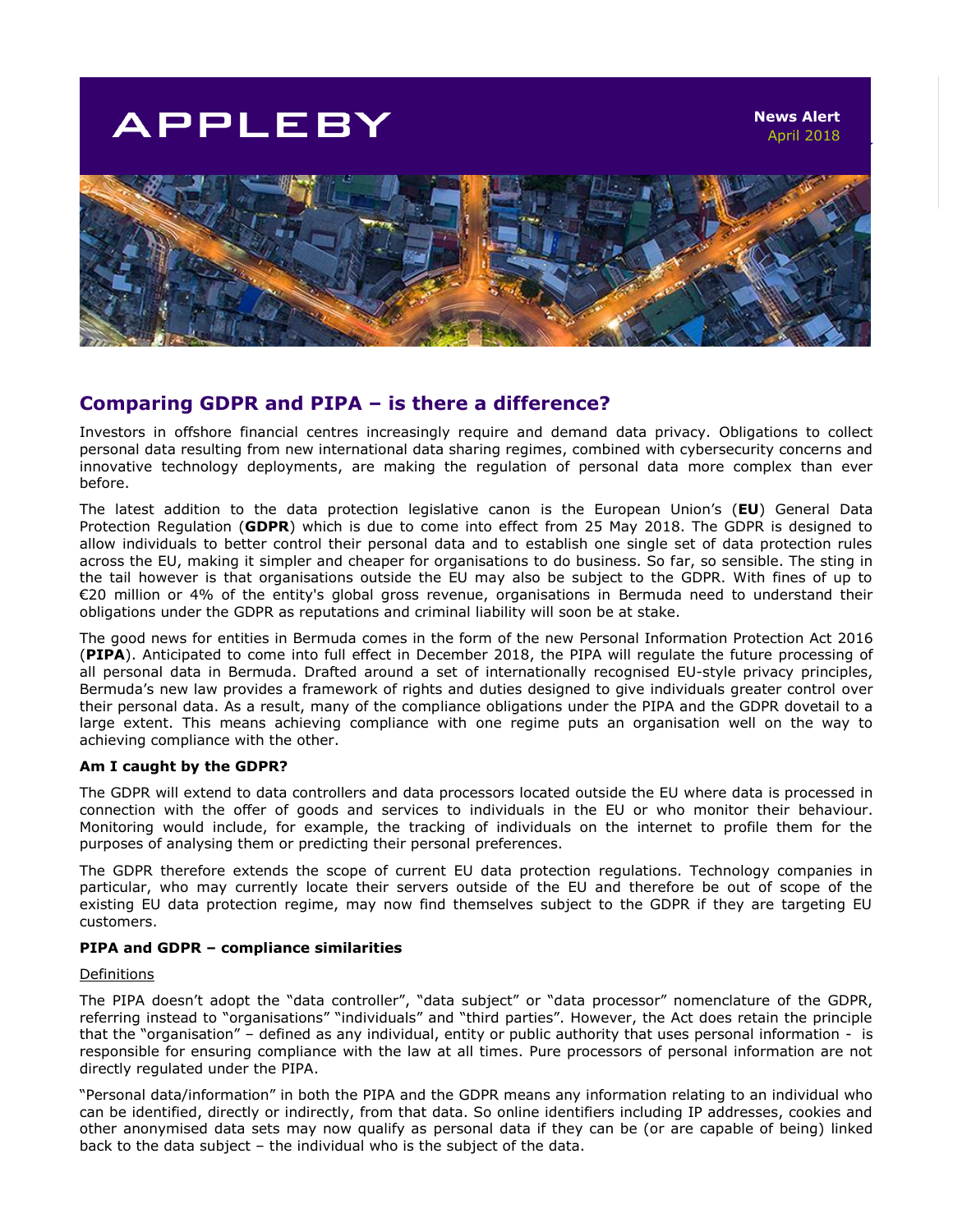#### Rights of Data Subjects

There are various themes running through both the PIPA and the GDPR. One such theme relates to the rights of data subjects and transparency with respect to the processing of their personal data. Under both laws, organisations are required to provide a significant amount of information to individuals at the time of collection of their data including the purposes and detail behind the processing, details of transfers of data outside Bermuda, and any security and technical safeguards in place to protect the data subject's personal data. The expectation under both laws is that this information will be provided in a separate privacy notice.

Both laws give data subjects the right to obtain confirmation that their data is being processed and to access that personal data. Organisations have one month under GDPR or 45 days under PIPA in which to respond to a subject access request, although this time period can be extended where necessary, taking into account the complexity of the request and the number of requests. Under the GDPR, a copy of this information must be provided free of charge. The PIPA permits a prescribed fee to be charged.

Under both the PIPA and the GDPR, personal data should not be kept for longer than is necessary to fulfil the purpose for which it was originally collected. Prescribed data retention periods are not set out in either law but an analysis will need to be undertaken to determine how long different types of personal data should be retained. Under the GDPR, controllers must inform data subjects of the period of time (or reasons why) data will be retained on collection. This is not a requirement under the PIPA but as the retention analysis is required, a notification to data subjects would be easy to achieve.

Under both laws, should the data subject subsequently wish to have their data removed, and the data is no longer required for the reasons for which it was collected, then it must be erased. Note that there is a "downstream" responsibility for controllers under both laws to notify processors and other downstream data recipients (such as third party processors or sub-contractors) of such requests.

#### International transfers

Both the PIPA and the GDPR permit international transfers of data, provided certain criteria are met. Contracts can be put in place to control data transfers with third party processors or between members of the same group of companies.

The PIPA was drafted with the specific aim of achieving adequacy status in the eyes of the EU to allow personal data to flow freely between EU member states and Bermuda without additional mechanisms being put in place. The GDPR now provides for adequacy designation, and decisions can apply to specific processing sectors or territories within a country, as well as to a country as a whole. This could result in future adequacy decisions finding specific industry sectors or states to provide adequate protection for data. Bermuda has already confirmed its intention to apply to the EU for adequacy status in due course.

### Data security

The PIPA requires that "appropriate" technical and organisational measures are taken to prevent unauthorised or unlawful processing of personal data, and against accidental loss or destruction of, or damage to, personal data.

The GDPR is slightly more prescriptive than the PIPA about what organisations need to have in place from a security perspective but not overly so, and certainly not as prescriptive as earlier drafts had suggested. For example the GDPR lists security measures such as:

- pseudonymisation and encryption of personal data;
- ability to ensure the ongoing confidentiality, integrity, availability and resilience of systems and services;
- ability to restore the availability and access to data; and
- a process for regularly testing, assessing and evaluating the effectiveness of technical and organisational security measures.

These are all basic measures that organisations should already have in place. However, it is worth noting that under the GDPR the security requirements are now legally extended to data processors as well as data controllers, putting processors on the hook for regulatory liability. There is no similar liability for processors under the PIPA.

### Data breach notification

Under the PIPA, in the event of a personal data breach, the organisation must, "*without undue delay*", notify the Commissioner and any affected data subjects of the breach.

The GDPR also introduces a requirement for data controllers to notify the regulatory authority of personal data breaches without undue delay and, where feasible, not later than 72 hours after having become aware of a breach. The only exception to this rule is in cases where the breach is "*unlikely to result in a risk for the rights and freedoms of individuals*."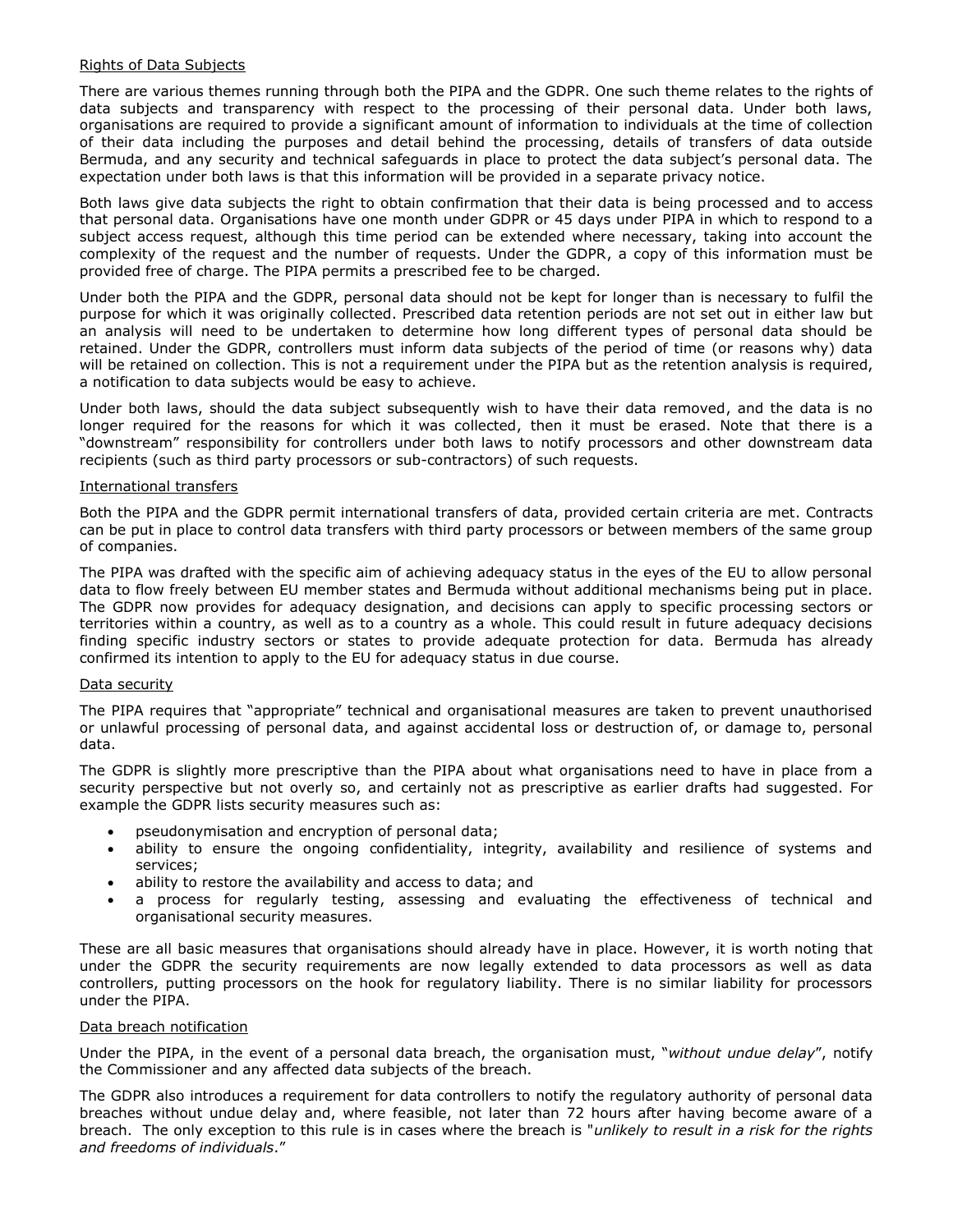Both the PIPA and the GDPR require the notification to describe:

- the nature of the breach;
- the consequences of the breach;
- the measures proposed or taken by the data controller to address the breach; and
- the measures recommended by the data controller to the data subject to mitigate the possible adverse effects of the breach.

#### Right to be forgotten

There has been much confusion around the new "right to be forgotten" under the GDPR. The broad principle underpinning this right is to enable an individual to request the deletion or removal of personal data where there is no compelling reason for its continued processing. The right does not provide an absolute "right to be forgotten." Individuals have a right to have personal data erased and to prevent processing in specific circumstances, for example when the individual objects to the processing and there is no overriding legitimate interest for continuing the processing.

The PIPA contains a similar right, although this is expressed as a general right of "erasure". As with the GDPR, if there is no compelling reason for an organisation to retain personal data, a data subject can request its secure deletion.

#### Appointment of a data protection officer (DPO)

The PIPA requires the appointment of a designated "privacy officer" within an organisation. The GDPR provides that the appointment of a data protection officer will only be mandatory where the data controller is a public authority or the core activities of the data controller consist of processing operations which require: (i) regular and systematic monitoring of data subjects on a large scale; or (ii) processing on a large scale of sensitive personal data. For all other organisations, the appointment of a DPO will be voluntary.

#### **Navigating the differences**

#### Direct marketing and consent

Under both the PIPA and the GDPR, a data subject has the right at any time to require an organisation/data controller to stop processing their personal data for the purposes of direct marketing. There are no exemptions or grounds to refuse. An organisation/data controller must deal with an objection to processing for direct marketing at any time and free of charge.

Under the GDPR, the controller must inform individuals of their right to object "*at the point of first communication*" and in a privacy notice. There is no such requirement under the PIPA but including an unsubscribe facility in each marketing communication would be recommended best practice.

Where things get slightly complicated is the issue of consent. Under the PIPA, consent can be implied from the actions of the data subject. If a data subject continues to accept the services of the organisation without objection, consent can be implied. With the GDPR, for any consent to be valid it needs to be obvious to the data subject what their data is going to be used for at the point of data collection and the controller needs to be able to show clearly how consent was gained and when it was obtained.

For marketers in particular, there has been much debate about the type of consent that might be required under the GDPR. In the context of financial and professional services, many businesses currently rely on the data protection clauses within their terms and conditions of business as the basis upon which consent has been given. Existing consents will therefore need to be reviewed to understand if they remain valid. Where personal data is held on a marketing database, it is questionable now whether that would be considered "freely given" so a separate marketing notice should be issued seeking explicit consent for marketing directed at individuals in the EU.

The other point for marketers targeting individuals in the EU is the requirement to comply with a number of other EU regulations. Some of these apply to unsolicited electronic messages sent by telephone, fax, email or text, while others apply to marketing material sent by post.

#### Treatment of data processors

The GDPR sets out more detailed statutory requirements to apply to the controller/processor relationship and to processors in general. The GDPR also makes data processors directly subject to regulation for the first time and directly prohibits data processors from processing personal data except on instructions from the data controller. The GDPR also extends data security obligations to data processors. Under the PIPA, recommended best practice would always be to put in place a contract between an organisation and third party processor to ensure that any personal data is processed only for authorised purposes, that all data is stored and transmitted securely and that disaster recovery practices are in place in the event of a data breach. Essentially, the contract should require the third party processor to level-up its policies and procedures for handling personal data to ensure compliance with the PIPA. Use of subcontractors by the third party processor should be prohibited without the prior approval of the organisation for whom they are processing the data.